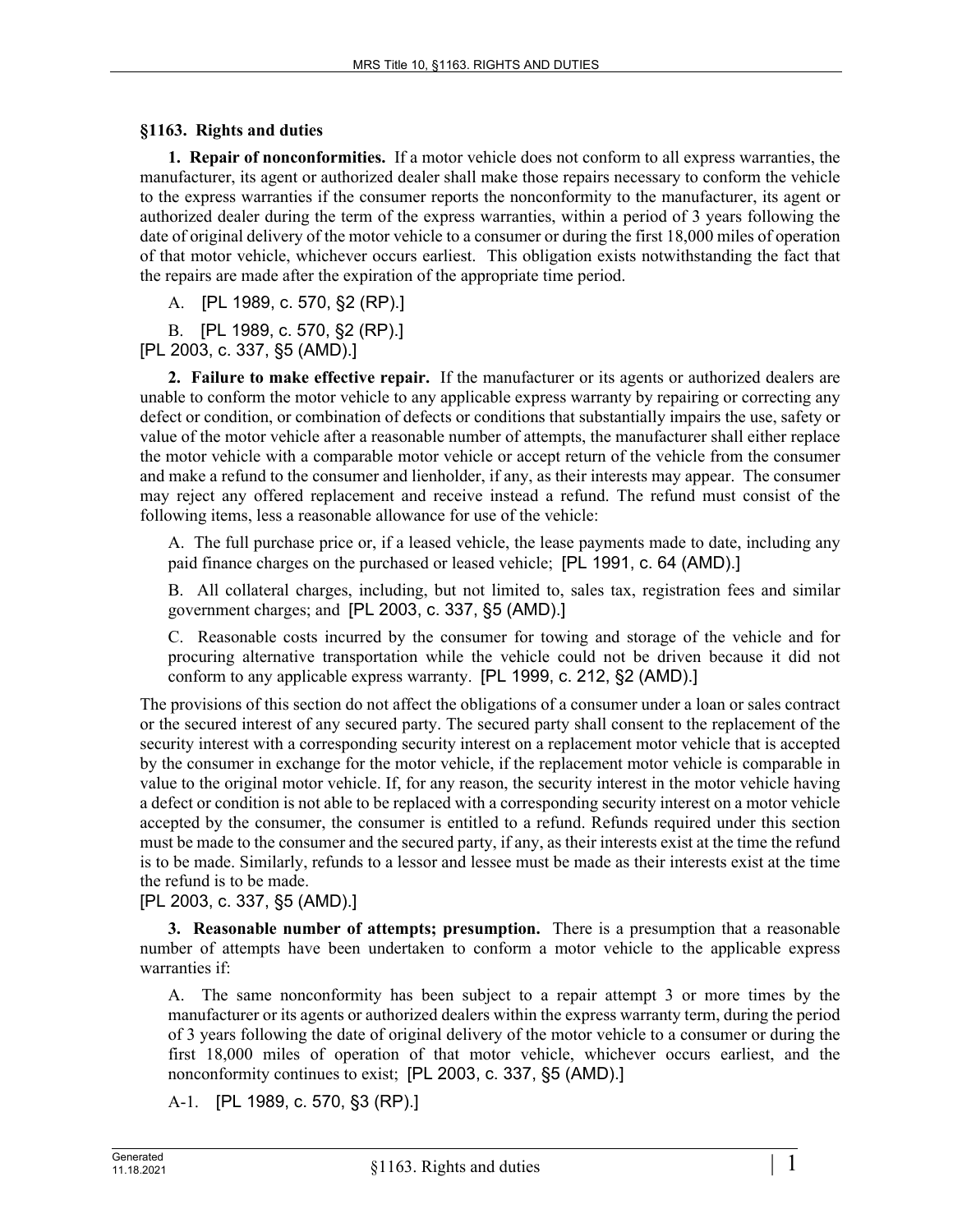A-2. The same nonconformity has resulted in a serious failure of either the braking or steering systems in the vehicle and has been subject to a repair attempt one or more times by the manufacturer or its agents or authorized dealers during the warranty term or the appropriate time period, whichever occurs earlier; or [PL 2003, c. 337, §5 (NEW).]

B. The vehicle is out of service by reason of a repair attempt by the manufacturer, its agents or authorized dealer, of any defect or condition or combination of defects for a cumulative total of 15 or more business days during that warranty term or the appropriate time period, whichever occurs earlier. [PL 2003, c. 337, §5 (AMD).]

[PL 2003, c. 337, §5 (AMD).]

**3-A. Final opportunity to repair.** If the manufacturer or its agents have been unable to make the repairs necessary to conform the vehicle to the express warranties, the consumer shall notify, in writing, the manufacturer or the authorized dealer of the consumer's desire for a refund or replacement. This notice can be given after one repair attempt if the nonconformity has resulted in a serious failure of either the braking or steering systems in the vehicle. For the 7 business days following receipt by the dealer or the manufacturer of this notice, the manufacturer has a final opportunity to correct or repair any nonconformities. This final repair effort must be at a repair facility that is reasonably accessible to the consumer. This repair effort does not stay the time period within which the manufacturer must provide an arbitration hearing pursuant to section 1165.

[PL 2003, c. 337, §5 (AMD).]

**4. Time limit; extension.** The term of an express warranty, the 18,000 mileage term, the 3-year period following delivery and the 15-day period provided in subsection 3, paragraph B, must be extended by any period of time during which repair services are not available to the consumer because of a war, invasion or strike or fire, flood or other natural disaster.

[PL 2003, c. 337, §5 (AMD).]

**5. Dealer liability.** Nothing in this chapter may be construed as imposing any liability on a dealer or creating a cause of action by a consumer against a dealer under this section, except regarding any written express warranties made by the dealer apart from the manufacturer's own warranties. [PL 1983, c. 145 (NEW).]

**6. Disclosure of notice requirement.** No consumer may be required to notify the manufacturer of a claim under this section, unless the manufacturer has clearly and conspicuously disclosed to the consumer, in the warranty or owner's manual, that written notification of the nonconformity is required before the consumer may be eligible for a refund or replacement of the vehicle. The manufacturer shall include with the warranty or owner's manual the name and address to which the consumer shall send the written notification.

[PL 1987, c. 395, §6 (AMD).]

**6-A. Notification of dealer.** Consumers may also satisfy a manufacturer's notice requirement by notifying in writing the authorized dealer of a claim under this section. The dealer shall act as the manufacturer's agent and immediately communicate to the manufacturer the consumer's claim. [PL 1987, c. 359, §7 (NEW).]

**7. Disclosure at time of resale for failure to make effective repair.** A motor vehicle that is returned to the manufacturer under subsection 2 may not be resold without clear and conspicuous written disclosure to any subsequent purchaser, whether that purchaser is a consumer or a dealer, of the following information:

A. That the motor vehicle was returned to the manufacturer under this chapter; [PL 1985, c. 220, §3 (NEW).]

B. That the motor vehicle did not conform to the manufacturer's express warranties; and [PL 1985, c. 220, §3 (NEW).]